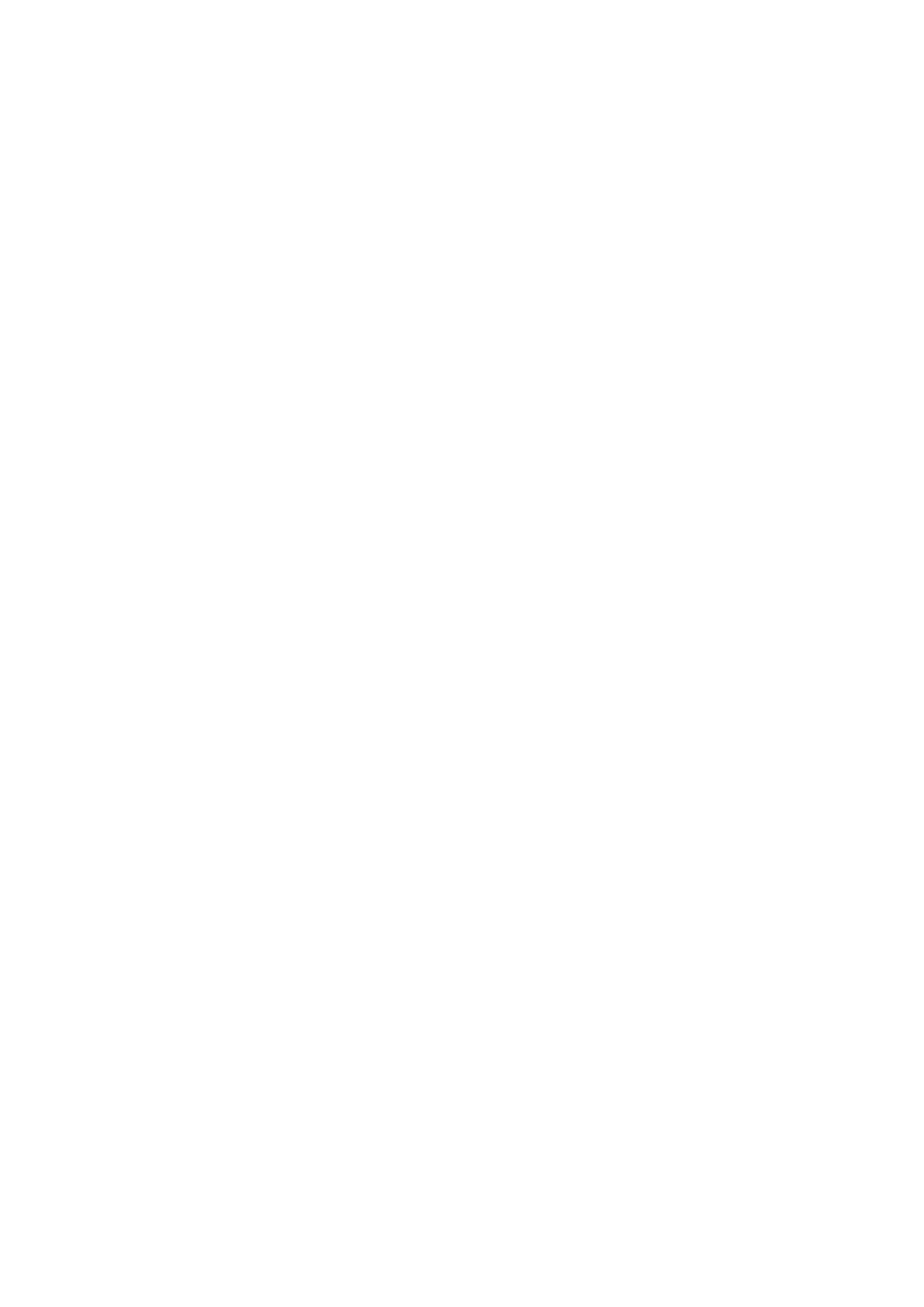*I certify that this public bill, which originated in the Legislative Assembly, has finally passed the Legislative Council and the Legislative Assembly of New South Wales.*

> *Clerk of the Legislative Assembly. Legislative Assembly, Sydney, , 2013*



New South Wales

## **Ports Assets (Authorised Transactions) Amendment Bill 2013**

Act No , 2013

An Act to amend the *Ports Assets (Authorised Transactions) Act 2012* to extend the operation of that Act to Port of Newcastle; and for other purposes.

*I have examined this bill and find it to correspond in all respects with the bill as finally passed by both Houses.*

*Assistant Speaker of the Legislative Assembly.*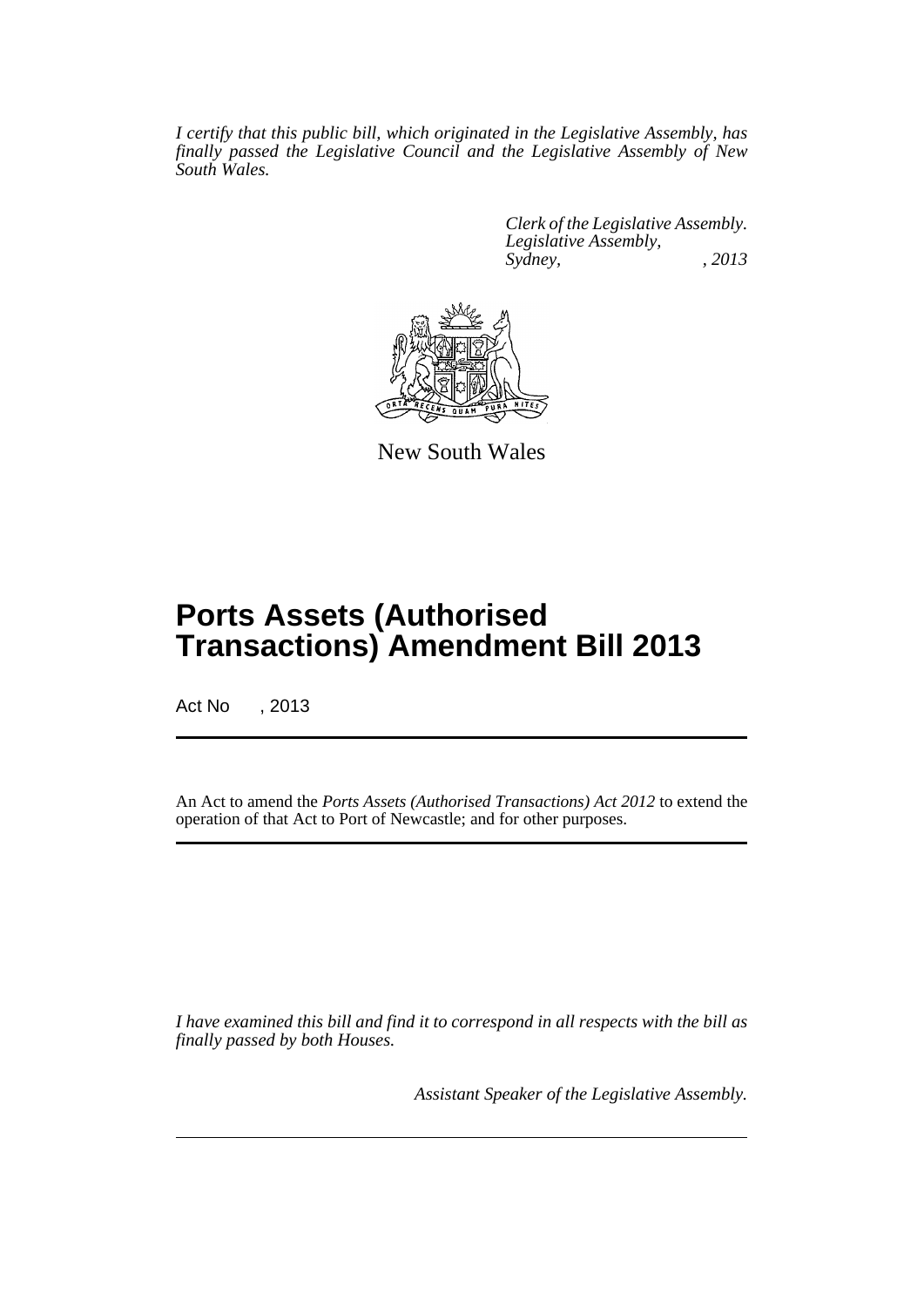### <span id="page-3-0"></span>**The Legislature of New South Wales enacts:**

#### **1 Name of Act**

This Act is the *Ports Assets (Authorised Transactions) Amendment Act 2013*.

#### <span id="page-3-1"></span>**2 Commencement**

This Act commences on the date of assent to this Act.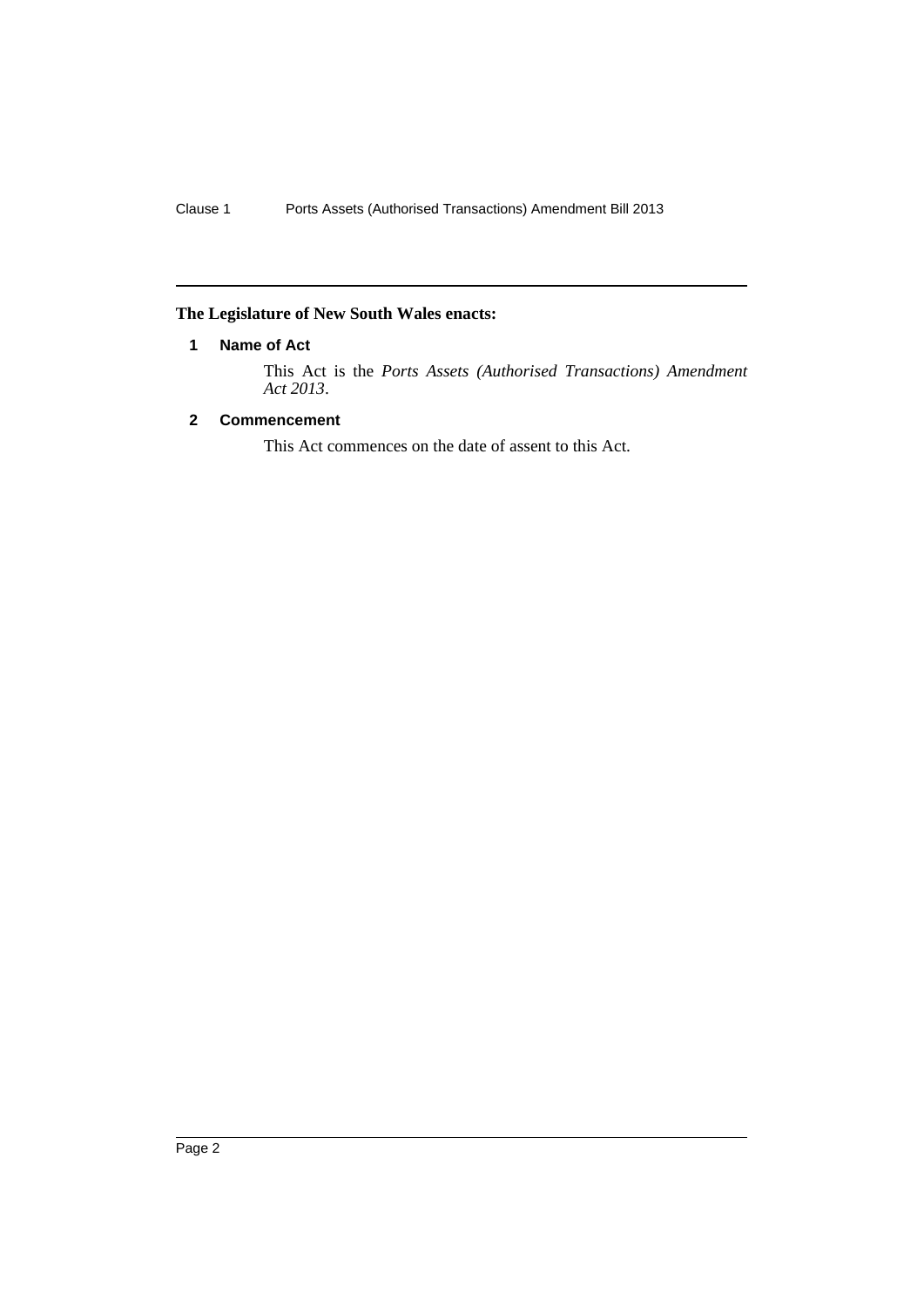Amendment of Ports Assets (Authorised Transactions) Act 2012 No 101 Schedule 1

## <span id="page-4-0"></span>**Schedule 1 Amendment of Ports Assets (Authorised Transactions) Act 2012 No 101**

#### **[1] Section 3 Interpretation—key definitions**

Insert ", Port of Newcastle" after "Botany Bay" in the definition of *associated port land*.

#### **[2] Section 3, definition of "Port of Newcastle land"**

Insert in alphabetical order:

*Port of Newcastle land* means land at Port of Newcastle that is ports assets.

#### **[3] Section 3, definition of "port SOC"**

Insert ", the Newcastle Port Corporation" after "Port Kembla Port Corporation".

#### **[4] Section 4 Authorised transfer of ports assets**

Insert ", Port of Newcastle land" after "Port Kembla land" wherever occurring in section  $4(1)(a)$  and  $(b)$ .

#### **[5] Schedule 1 Interpretative provisions**

Insert in alphabetical order in clause 1:

*Port of Newcastle land*—see section 3.

#### **[6] Schedule 5 Savings, transitional and other provisions**

Insert ", the Newcastle Port Corporation" after "Port Kembla Port Corporation" wherever occurring in clauses 2 and 3.

#### **[7] Schedule 5**

Insert after Part 2:

## **Part 3 Provision consequent on enactment of Ports Assets (Authorised Transactions) Amendment Act 2013**

#### **5 Application of provisions to Port of Newcastle**

A reference in the following provisions to the date of assent to this Act is, in the application of those provisions to or in respect of the Newcastle Port Corporation, to be read as a reference to the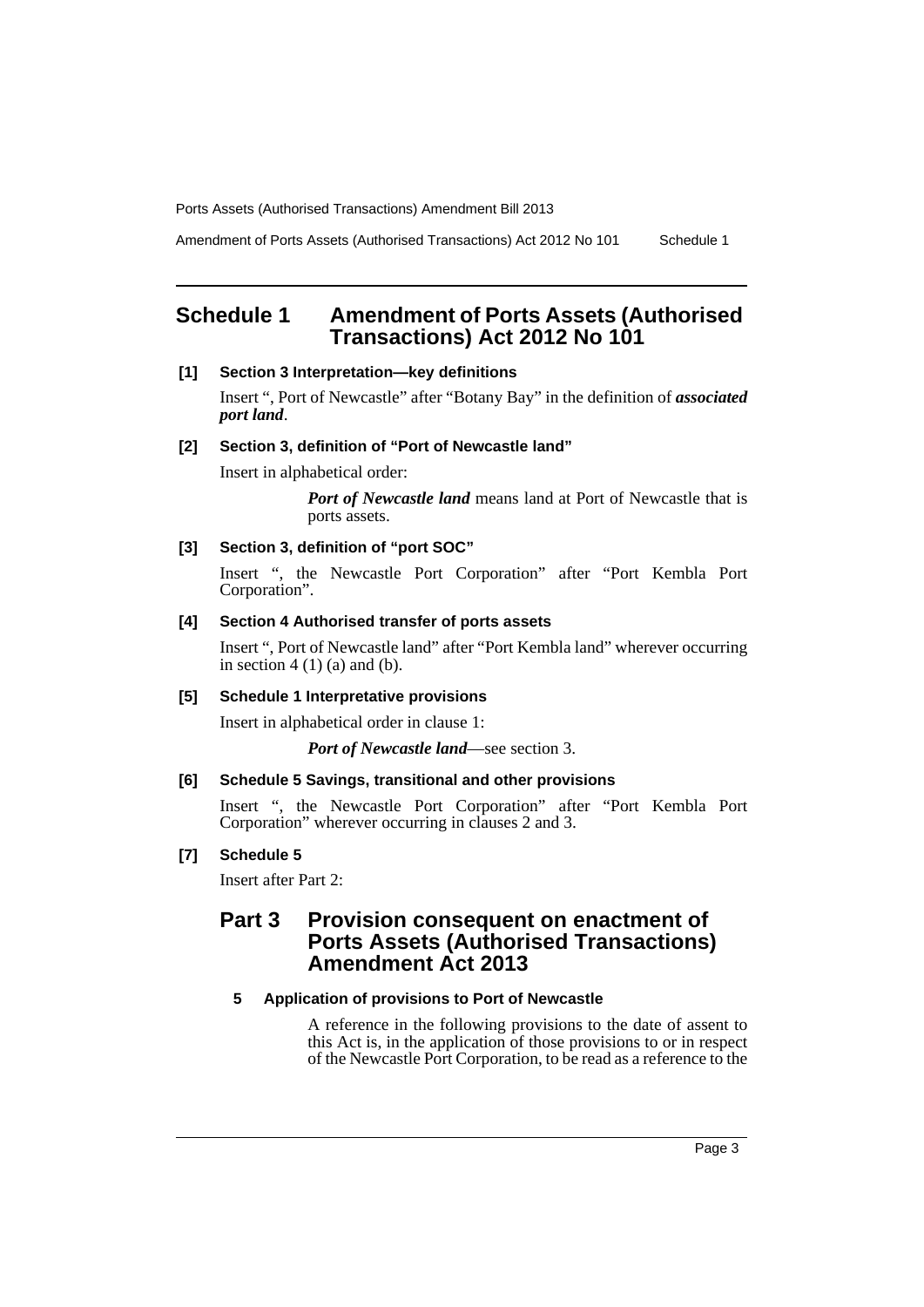Schedule 1 Amendment of Ports Assets (Authorised Transactions) Act 2012 No 101

date of assent to the *Ports Assets (Authorised Transactions) Amendment Act 2013*:

section 22 (Acquisition of land by Ports Assets Ministerial Holding Corporation)

clause 1 of Schedule 3 (Corporate conversion of port SOCs and transaction SOCs)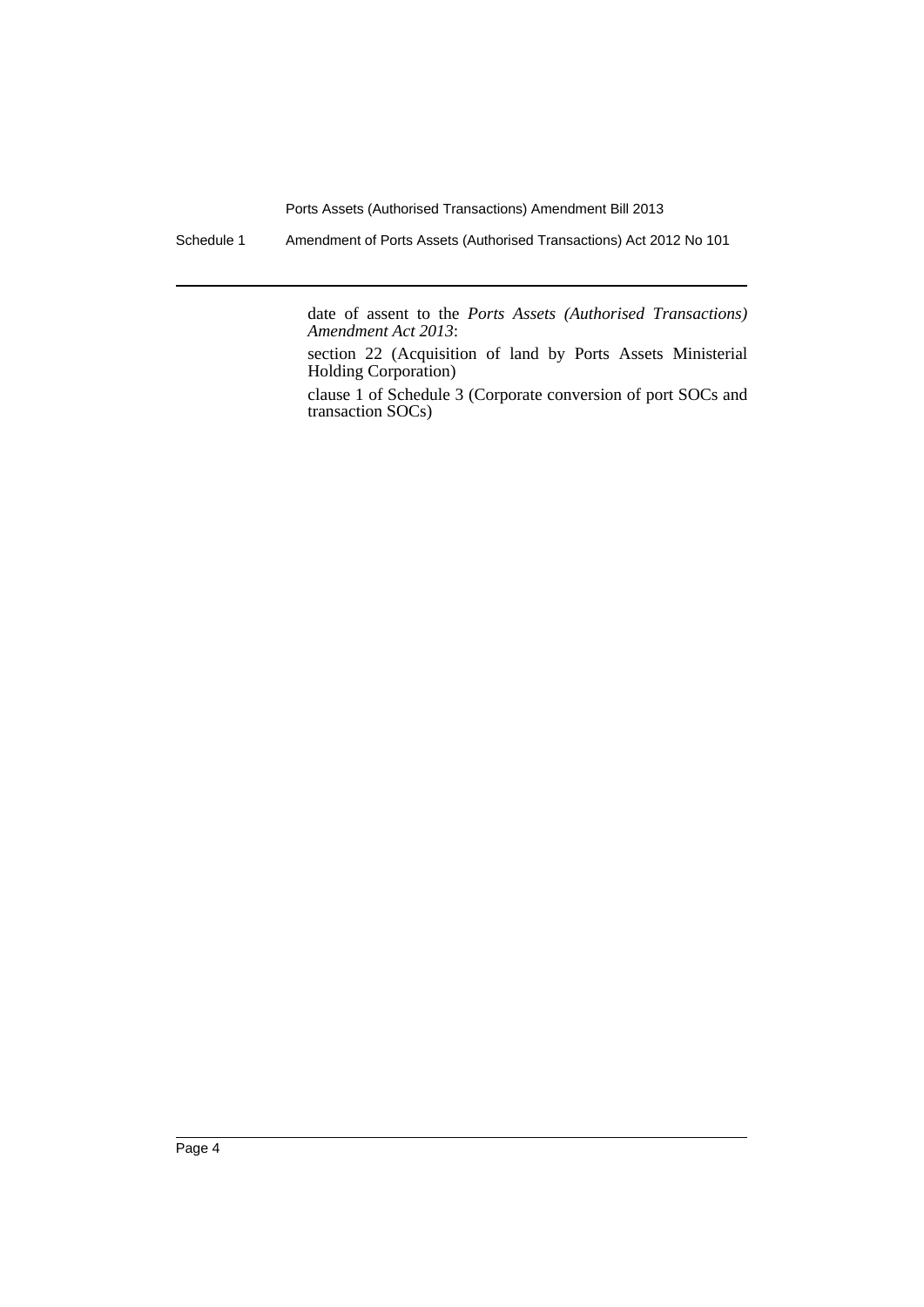Amendment of Ports and Maritime Administration Act 1995 No 13 Schedule 2

## <span id="page-6-0"></span>**Schedule 2 Amendment of Ports and Maritime Administration Act 1995 No 13**

#### **[1] Section 3 Definitions**

Insert ", Newcastle" after "Botany Bay" in the definition of *private port* in section  $3(1)$ .

#### **[2] Section 37 Directions to maintain or improve safety and security**

Insert at the end of paragraph (b) of the definition of *relevant port lease* in section 37 (4):

, or

(c) for Port of Newcastle—a lease to the port operator of land at Port of Newcastle that comprised ports assets under the *Ports Assets (Authorised Transactions) Act 2012* before being leased to the private sector for the purposes of an authorised transaction under that Act.

#### **[3] Section 47 Definitions generally**

Omit paragraph (a1) of the definition of *relevant port authority* in section  $47(1)$ .

Insert instead:

(a1) in relation to a navigation service charge for Port Kembla or Port of Newcastle—each of the port operator of the port and the appropriate public agency for the port, or

#### **[4] Section 59 Meaning of "site"**

Insert after section 59 (9):

(10) An area at the private port of Port of Newcastle that was a site immediately before the commencement of this subsection (as inserted by the *Ports Assets (Authorised Transactions) Amendment Act 2013*) is deemed to be a site for the purposes of this Division.

#### **[5] Schedule 5 Savings, transitional and other provisions**

Omit clause 1 (1). Insert instead:

(1) The regulations may contain provisions of a savings or transitional nature consequent on the enactment of this Act or any Act that amends this Act.